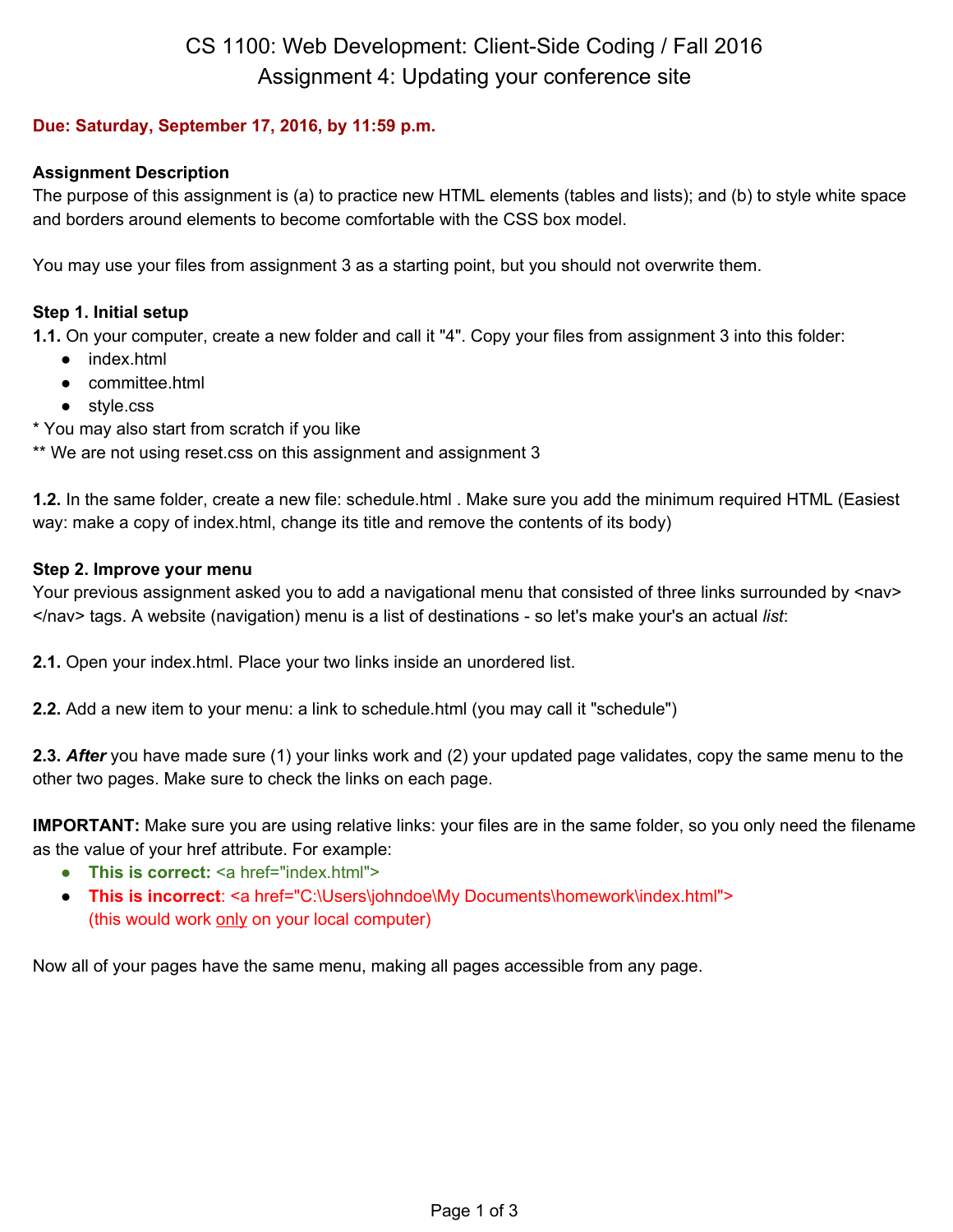## **Step 3. Add a schedule**

Your schedule.html page is empty so far (Of course it should have the usual required HTML tags).

**3.1.** Create a schedule that looks like this:

|           |  | Monday Tuesday Wednesday Thursday Friday |  |
|-----------|--|------------------------------------------|--|
| morning   |  |                                          |  |
| afternoon |  |                                          |  |
| evening   |  |                                          |  |

**3.1.1.** To implement this table, you need to use at least these tags: table, tr, th, td

**3.1.2.** In order to see the gridlines, you may use these styles:

table { border-collapse: collapse; } td, th { border: 1px solid black; }

**3.2.** Add content of your choice to **each** cell (you may change the header row and the times of day if you like). The content is completely up to you.

**3.3.** Make sure you *validate* your HTML!

#### **Step 4. Style your content**

**4.1.** It's up to you what you style and how. Here are the minimum requirements:

● Your navigation menu should be displayed horizontally

#### This is **incorrect**:

- Home
- Committee
- Schedule

This is **correct**:

Home Committee **Schedule** 

- Your styles should be located **only** in your style.css file
- Style the borders **and** padding (or margins) of your table cells **and** your menu items. You may style other properties too. Here's an example of what your table might look like (don't forget to fill the cells with some content):

|           | <b>MONDAY</b> | <b>TUESDAY</b> | <b>WEDNESDAY</b> | <b>THURSDAY</b> | FRIDAY |
|-----------|---------------|----------------|------------------|-----------------|--------|
| morning   |               |                |                  |                 |        |
| afternoon |               |                |                  |                 |        |
| evening   |               |                |                  |                 |        |